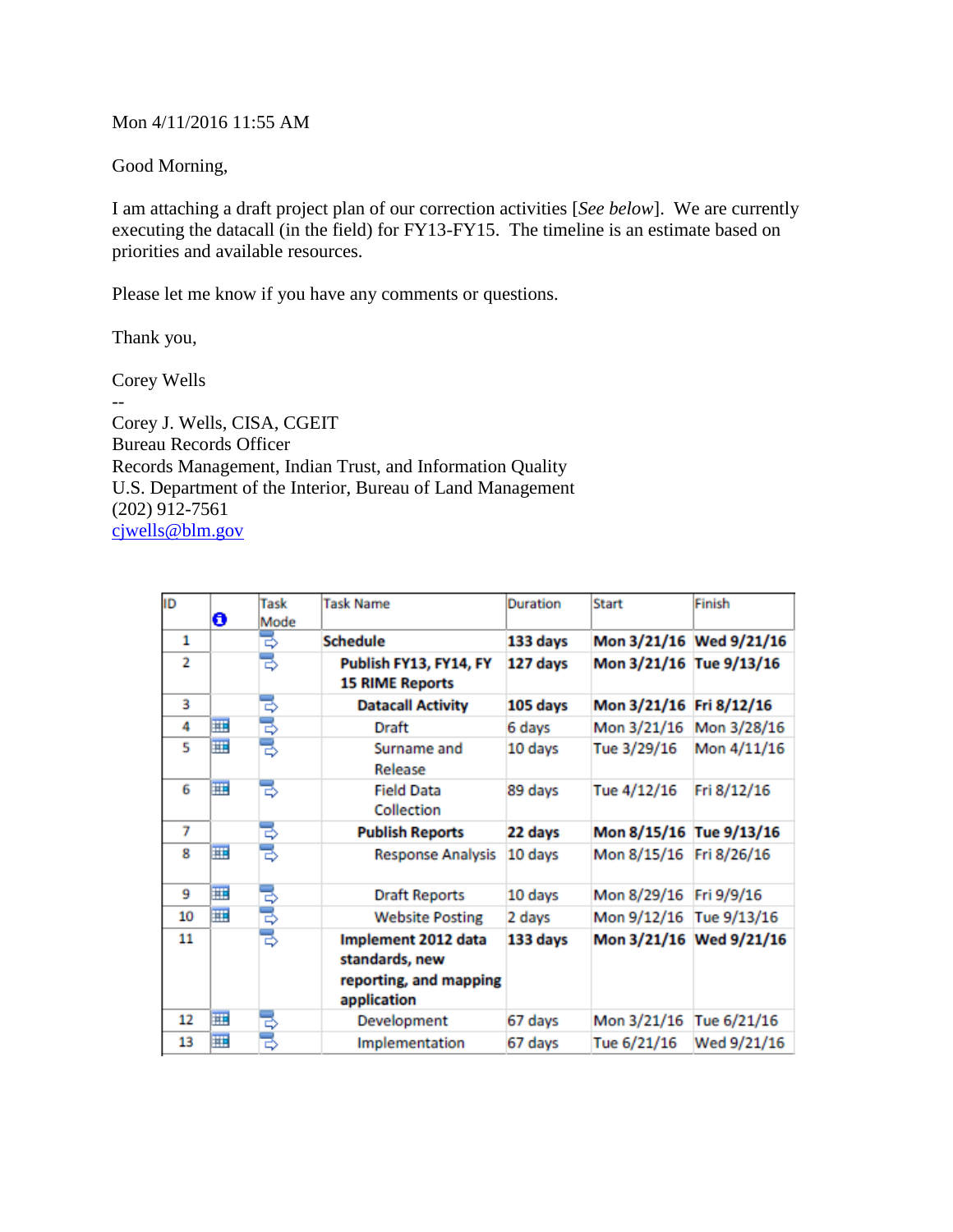On Wed, Mar 9, 2016 at 12:54 PM, Wells, Corey [<cjwells@blm.gov>](mailto:cjwells@blm.gov) wrote: Good Afternoon,

The modified 2013, and the 2014 and 2015 reports will most likely be released at the same time (later this year). A data call will be issued to the field offices for the reporting periods. The field offices will have approximately four months to respond to the datacall. We are engaging management on the activity and discussing priorities since the program staff are also working on Sage Grouse and other high-priority matters. As the timeline/plan is finalized, I will share that with you.

Regarding the 2012 data standards, new reporting, and mapping application undergoing peer review: We have no plans to deviate from the 2012 Data Standards and related policy. If you have comments on the 2012 data standards, we would be happy to review them. If you have reporting format or mapping application suggestions, we could also consider those suggestions. The new reporting and mapping application will follow the data standard and related policy. The development and implementation timeline is forthcoming.

I hope this answers your questions. Please feel free to call me if you have any follow-up. I should have an update for you in a couple of weeks.

Thank you.

Corey Wells.

-- Corey J. Wells, CISA, CGEIT Bureau Records Officer Records Management, Indian Trust, and Information Quality U.S. Department of the Interior, Bureau of Land Management [cjwells@blm.gov](mailto:cjwells@blm.gov)

On Thu, Mar 3, 2016 at 1:33 PM, Kirsten Stade  $\leq$ kstade @peer.org wrote:

Dear Mr. Wells,

Thank you for your response to PEER's Data Quality Act complaint on the 2013 RIME report and its lack of data previously reported in Table 7. We look forward to the updated version of the 2013 RIME report, which I understand will take several months to compile.

Would you let me know your plans and schedule for the 2014 and 2015 RIME reports?

With respect to the new mapping system under development, we requested on 9/23/15 that

2. With respect to the new reporting regime still being developed, we would again ask that you relay our request that it be subjected to a formal external peer review and that the resultant product be made subject to a public comment period. We know of several experts in the subject matter who we can offer as peer reviewers.

Is the system going to be subjected to external peer review, with a public comment period?

Is there a timeline in place yet for the development of this mapping regime?